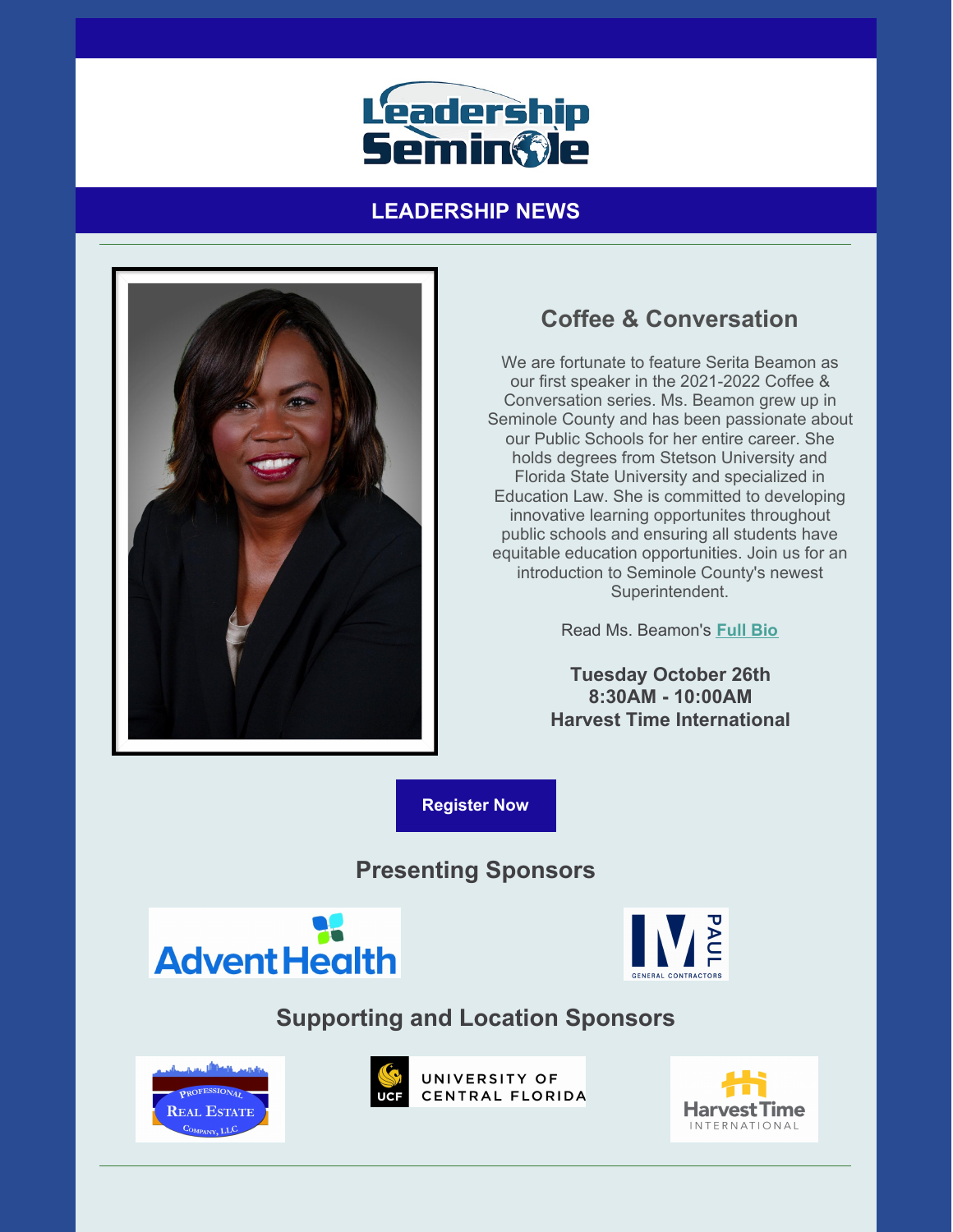#### **Lessons on Leadership**

Our next Lessons on Leadership is now open for registration. Join us for

#### **Hi-Tech Solutions for Seminole County and Beyond!**

**When: Wednesday November 10 8:30 - 10:00AM Where: HarvestTime International 225 HarvestTime Drive Sanford, FL**



**[Register](https://leadershipseminole.org/event/lessonsonleadership/) Now**

## **Presenting Sponsors**

ORLANDO **HEALTH®** 

South Seminole **Hospital** 

Florida Blue **& V** 

**Your local Blue Cross Blue Shield** 

### **Supporting and Location Sponsors**





UNIVERSITY OF CENTRAL FLORIDA



### LEADERSHIP LEGEND - RECEIVING NOMINATIONS



#### **Leadership Legend 2022**

The Leadership Legend Award recognizes individuals who have had a positive impact on Seminole County. In order to be chosen, an individual must be able to demonstrate solid character traits, leadership, and vision in making Seminole County a better place to live, work, and raise a family. This is a person whose proven and envied list of accomplishments would inspire future and current leaders. Recommendations are reviewed and a recipient is chosen by an adhoc committee under the guidance of Leadership Seminole.